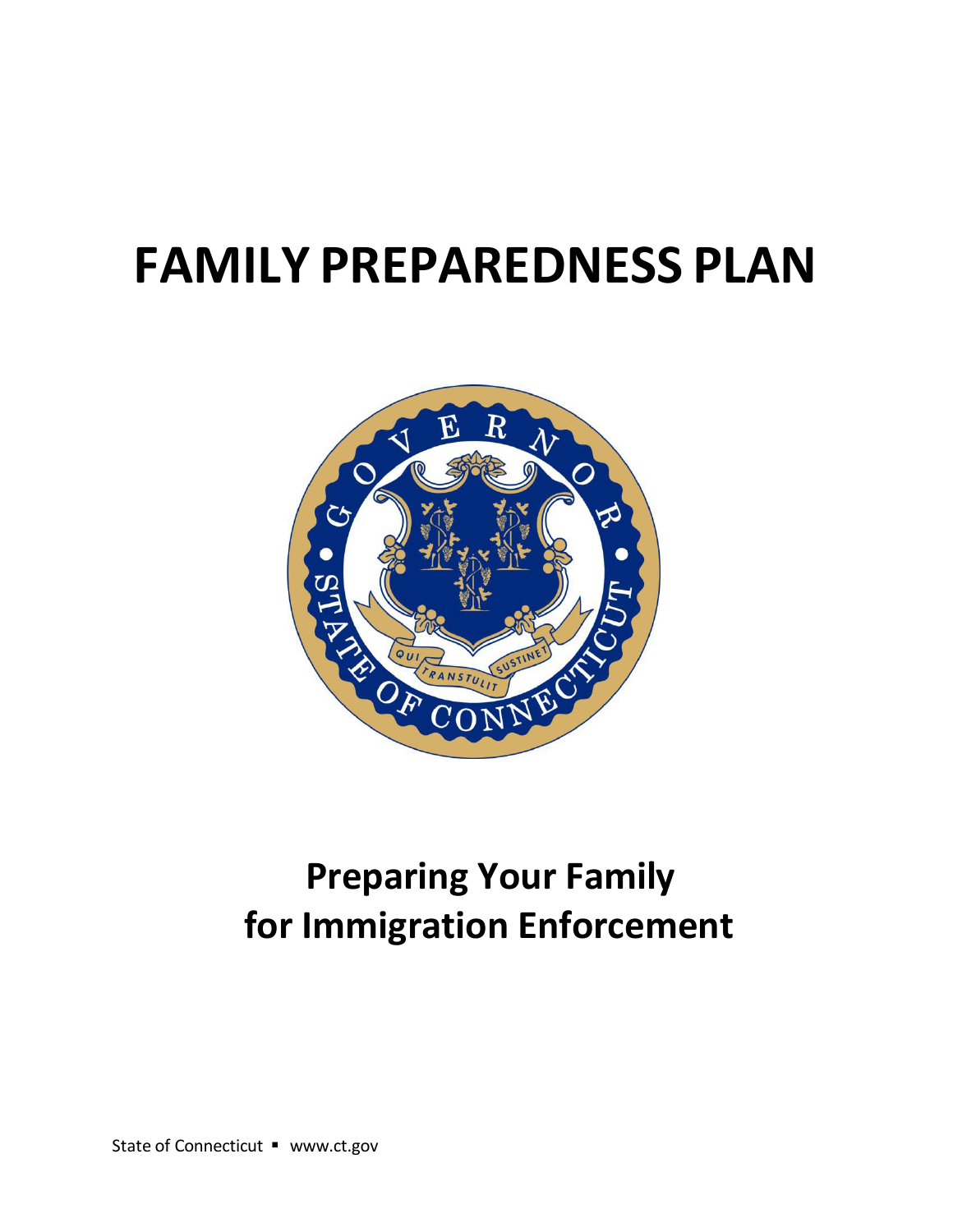### **Family Preparedness Plan** *Preparing Your Family forImmigration Enforcement*

If you are worried aboutwhat will happen to your kidsif you are detained or deported, you should make a Family Preparedness Plan. We hope that you never have to use your plan, but having one may help reduce the stressof the unexpected. And remember, if your children were born in the United States, they are U.S. citizens.

This packet also includesinformation on where to find good immigration legal help and other usefulresources.

### **What You Can Do Today**

You can take action today to start preparing a Family Preparedness Plan. You do not need an attorney to do these important actions:

- Identify a trusted adult who can care for your child if you cannot. Talk to this person as soon as possible about your wishes.
- Fill out a Standby Guardian Designation form. This form gives the person who will be caring for your child the ability to make many official decisions for your child.
- Complete a child care plan that includes emergency phone numbers and other important information. Put it in your file of important documents.

This packet includes templates to put together these documents.

### **What More You CanDo**

Immigration law is complicated, so you may benefit from talking to a licensed attorney. An attorney can help you with many things including:

- Evaluating your immigration status options, like finding out if you are eligible to get a green card, visaor work permit;
- Designating a Power of Attorney, which gives a trusted person power over yourfinances;
- Representing you in deportation proceedings; and
- Helping you identify other legal tools that may help your family, such as different types of guardianship or applying for Special Immigrant Juvenile Status for a child.

This packet includesinformation about how to find and hire an attorney, and how to avoid immigration services scams (notario fraud).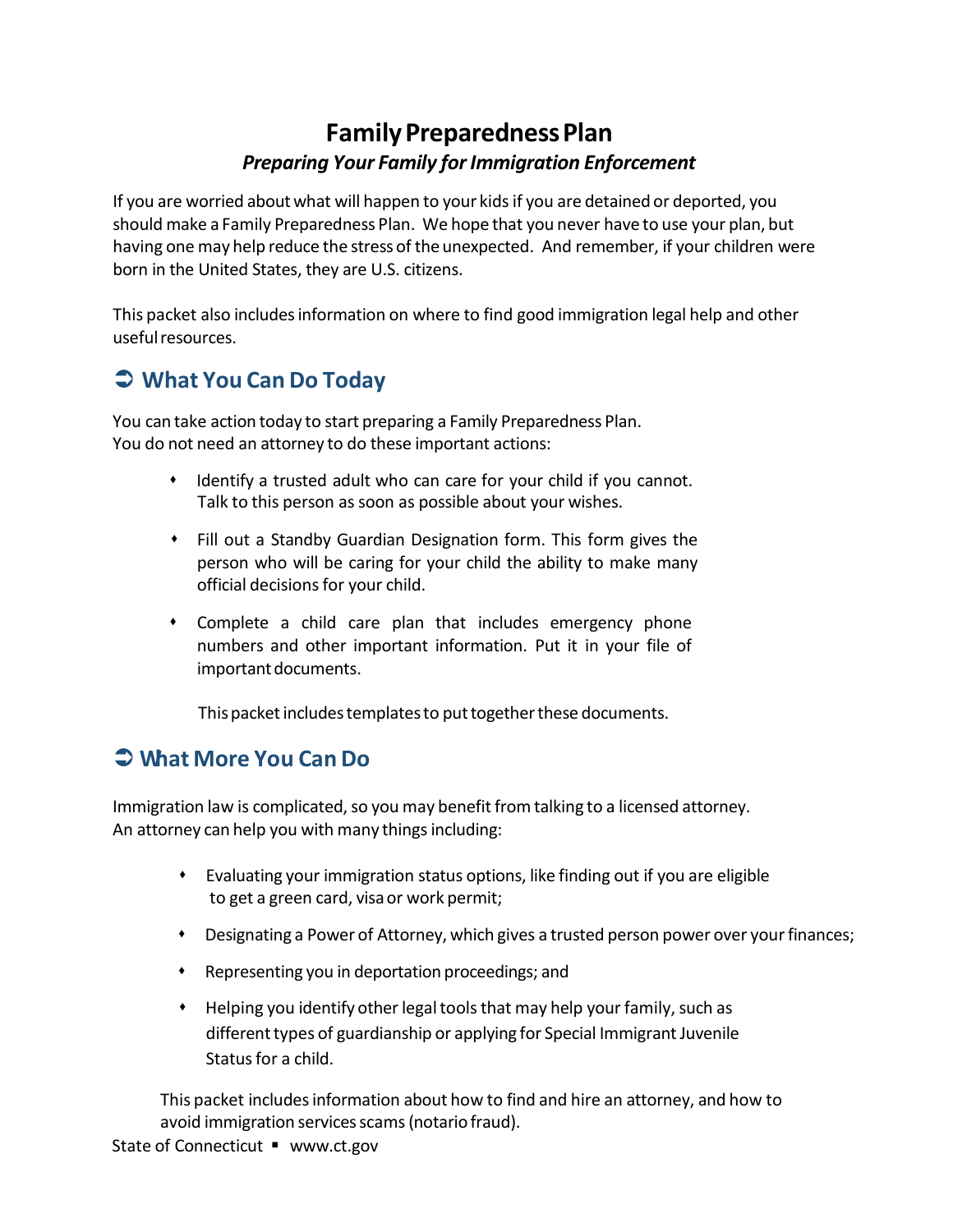### **FileofImportantDocuments**

*Keep a file of all ofthese documents or a copy ofthese documentsin a safe place. Tell your children,familymembers and standby guardianwhere to findthisfile in an emergency.*

#### **Forms in this Packet**

- $\Box$  Important Children's Information
- $\square$  Emergency Numbers and Important Contact Information
- $\Box$  Helpful Things to Know About (Insert Your Child's Name)
- $\Box$  Standby Guardian Designation

#### **Other Important Documents**

- $\Box$  Children(s)' Medical Information, including health insurance, medication list, and doctor's contactinformation
- $\square$  Passports
- $\Box$  Birth Certificates
- $\Box$  Marriage License (if applicable)
- $\Box$  Any Restraining Orders you may have against anyone (if applicable)
- $\Box$  A-Number: your Alien Registration Number (found on your immigration documents, including a work permit, green card, visa and any USCIS or ICE documents)
- $\Box$  Copy of your Driver's License and/or Other Identification Cards
- $\Box$  Social Security Card or ITIN number
- $\Box$  Registry of birth (for U.S. born children registered in parent's home country)(if applicable)
- $\Box$  Any other documents you would want to be able to quickly find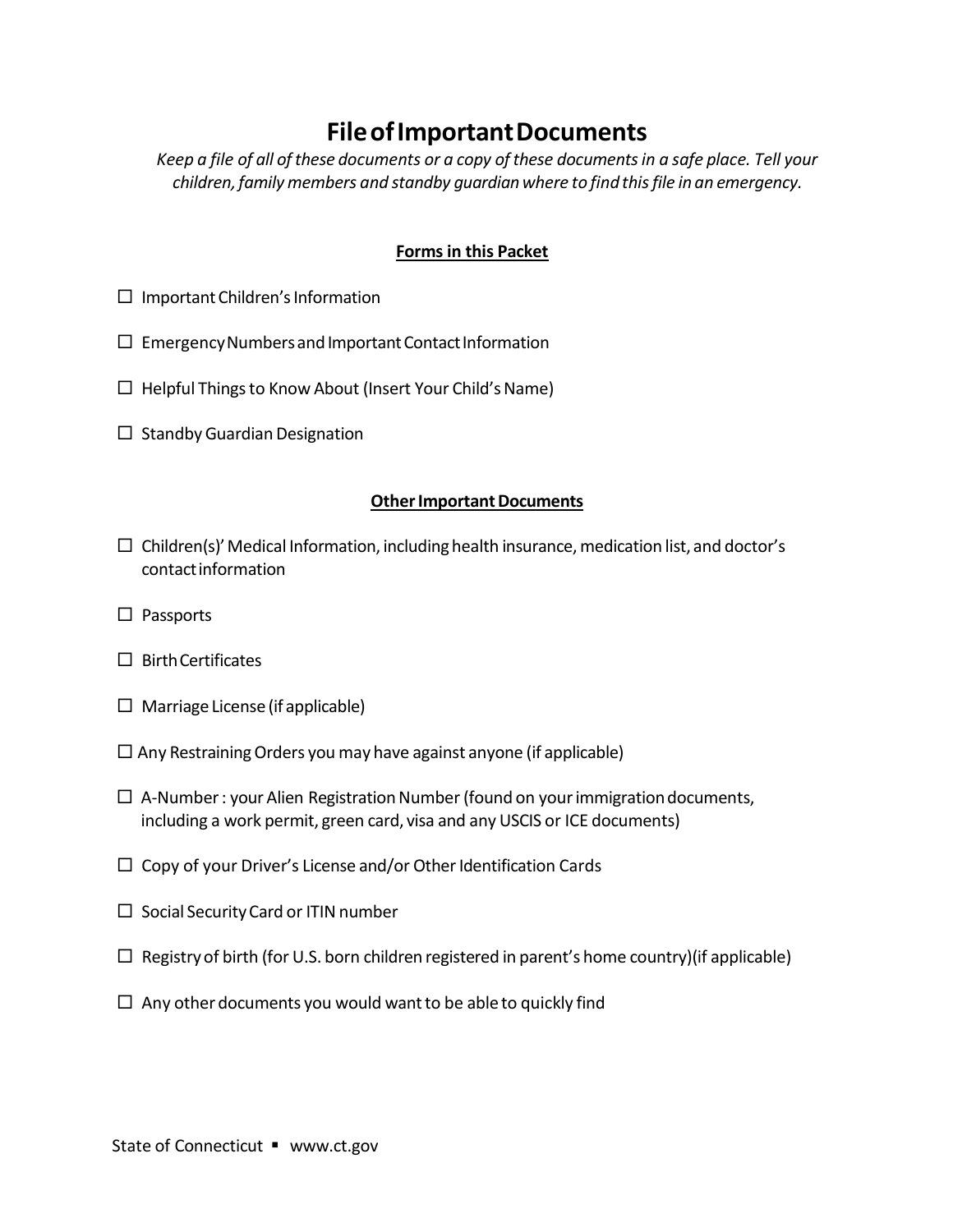### **Child Care Plan**

#### **Decide Who CanCare for Your Children if You Cannot**

Talk to the person you would want to care for your children and make sure they know they will be listed as an emergency contact. Memorize their phone number and have your children memorize it too.

Make sure your children know who can pick them up from school, who cannot pick them up from school, and who will care forthem.

Your child's school may only release your child to adults you designate. Make sure to regularly update all school, afterschool, day care, summer camp, transportation, and other programs' emergency contact sheets and release forms to include the names of those who can and cannot pick up your children. If you have a restraining order against anyone, make sure to give a copy of it to the school.

Make sure the people who can pick up and care for your children know where to find your child. Give these people a copy of your child's weekly schedule, especially if it varies from day to day.

#### **Talk to Your ChildrenAbout YourPlan**

Without worrying them, assure your children that they will be taken care of if for some reason you are unable to care for them, even for a short period of time. Let them know who will care forthem until you can. Tell your child where to find a copy of this plan.

#### **Make an ImportantDocuments File**

Use a file, binder or large envelope to organize yourimportant documents. All of the information in your plan is only helpful if you can find it easily. Keep your file in a safe and accessible location. Tell your family and standby guardian where to find the file.

#### **WriteDownMedical Care Instructionsfor your Child**

Make sure to write down any medical conditions or allergies your child has, any medications that your child takes, and your child's doctor and health insurance information. Keep a copy of this information in your important documentsfile.

Give a copy to your child's school and the adult you designate to care for your children. Let your child know where to find this information if you are not around.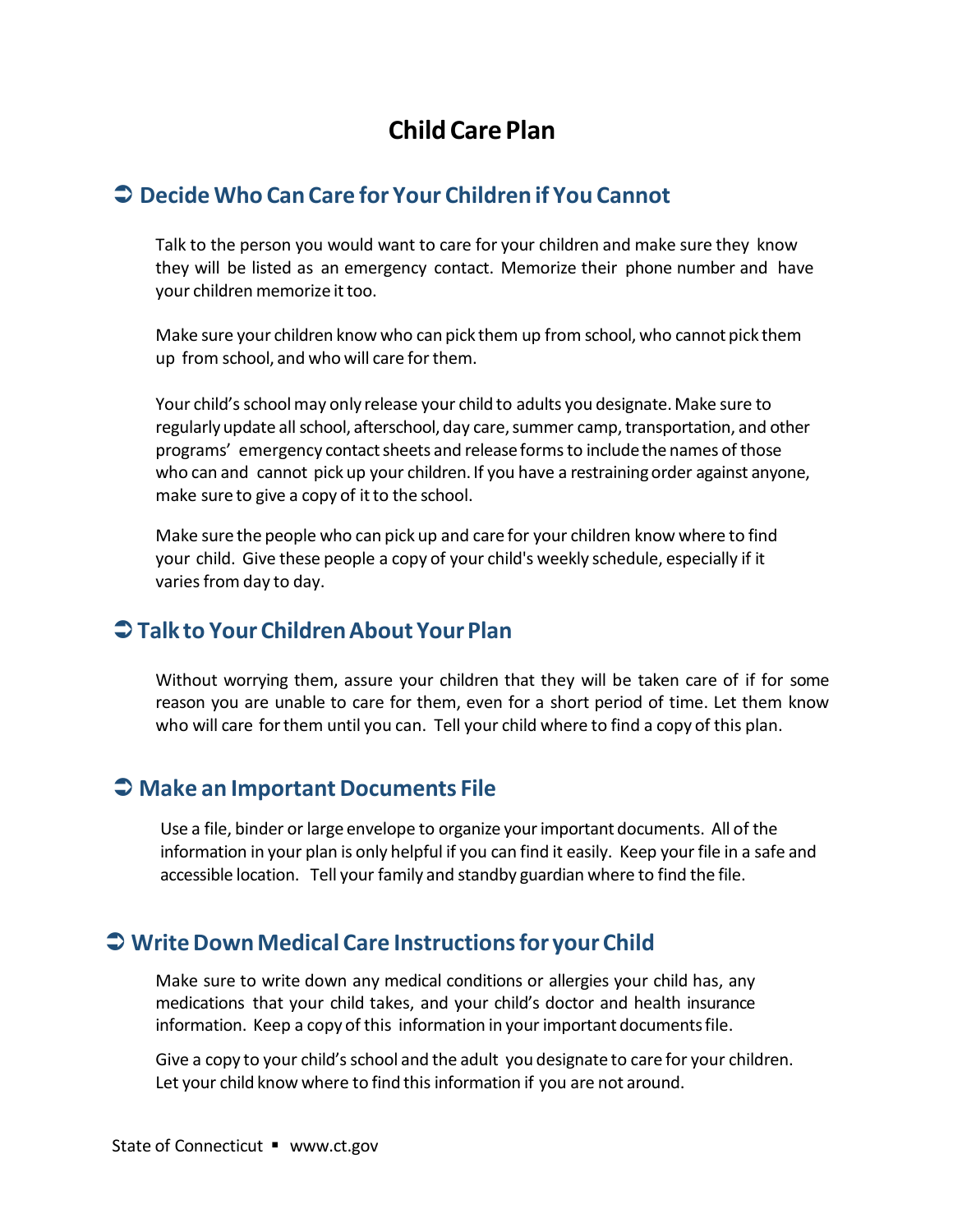### **Child Care Plan**

#### **Sign a StandbyGuardianForm**

A Standby Guardian Designation is a formal way to give a trusted adult the legal power to care for your child if you cannot. It gives this person authority that an informal arrangement does not. For example, if your neighbor agreesto care for your child, but is not a standby guardian, she will not be able to make some educational or health care decisions for your child.

A Standby Guardian Designation lasts until you can care for your child again, orfor one year, whichever isless. The guardianship lasts one year from the time it goes into effect, not the date you sign the forms. You can end the guardianship at any time. The form can be filled out anywhere. It does NOT need to be notarized, but it does need to be signed by two witnesses. Give a completed copy of the Standby Guardian Designation to your child'sschool and health care provider. Keep a copy for yourself and give the original to the standby guardian.

#### **Make Sure Your ChildrenAll Have Passports**

If your child was born in the United States, visit [www.travel.state.gov](http://www.travel.state.gov/) for more information on obtaining a U.S. passport.

If your child was born in your home country, checkwith your embassy or consulatefor more information on obtaining a passport.

You can also register your child's birth with your country's government (for example, with your country's consulate) if your child was born in the United States. This may grant your child benefits, including citizenship in your home country.

### **C** Tell Your Family and Emergency Contacts About How to **Find You if You Are Detained by ICE**

There are no ICE detention facilitiesin Connecticut. Anyone taken into ICE custody in Connecticut will be initially held in Massachusetts. The facilities are in North Dartmouth, Boston,Plymouth andGreenfield,Massachusetts. However, detainees can be transferred to other states at any time.

Family members can use the ICE [detainee](https://locator.ice.gov/odls/homePage.do) locator to find loved ones: [https://locator.ice.gov/odls/homePage.do.](https://locator.ice.gov/odls/homePage.do)

Be sure yourfamily and emergency contactshave a copy of your A-Number(your alien registration number found on your immigrations documents), if you have one.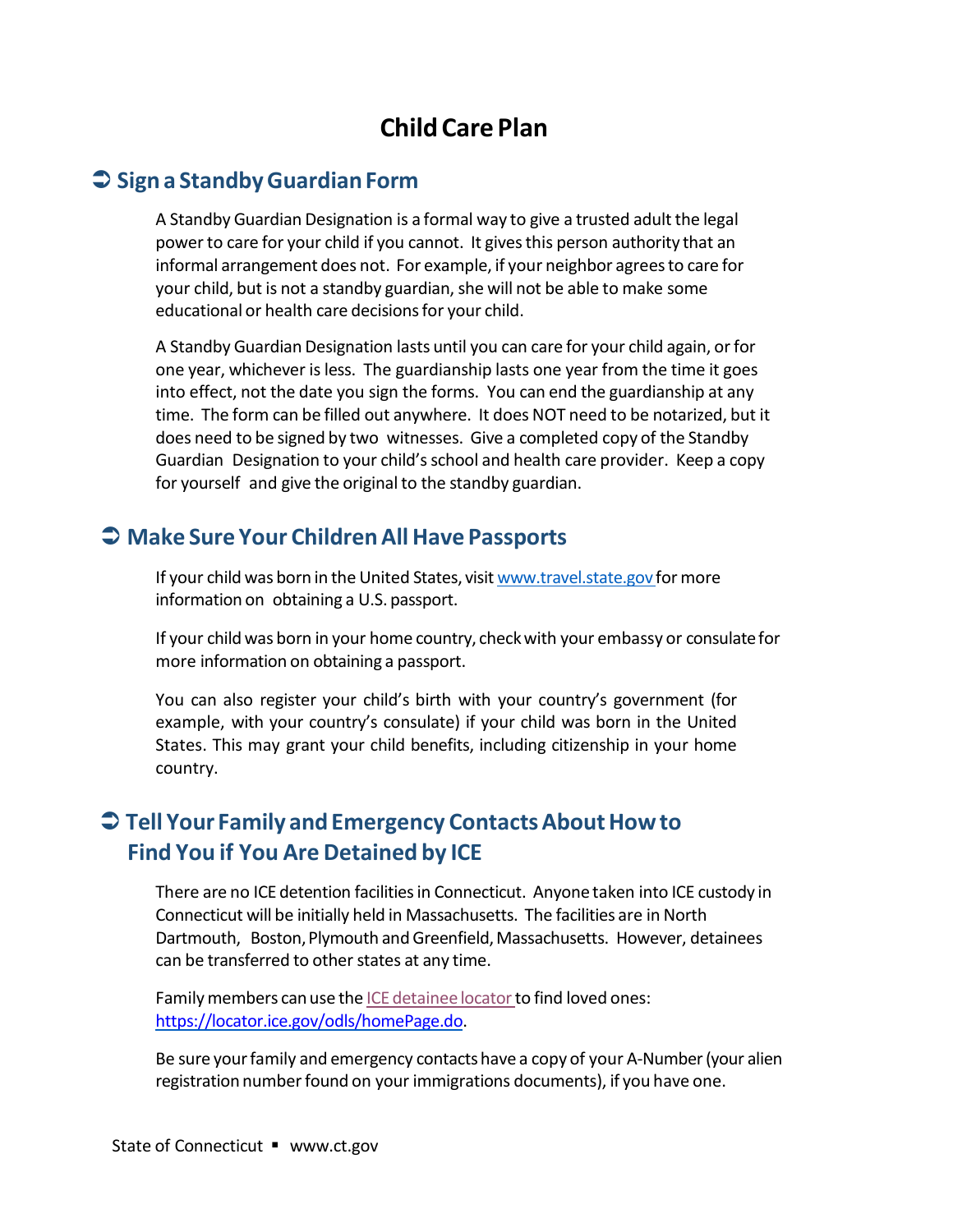### **ImportantChildren'sInformation**

| <b>Child's Name</b>                       |  |
|-------------------------------------------|--|
| Date of Birth                             |  |
| Child's Cell Phone Number (if applicable) |  |
| School / Daycare / Babysitter             |  |
| School / Daycare/Babysitter Address       |  |
| School/Daycare/Babysitter Phone Number    |  |
| Teacher's Name                            |  |
| Classroom Number                          |  |
| Afterschool Caregiver                     |  |
| Afterschool Caregiver Phone Number        |  |
| OtherCamp/Sports/Program                  |  |
| Other Camp/Sports/Program Phone Number    |  |
| Allergies                                 |  |
| <b>Medical conditions</b>                 |  |
| <b>Medications</b>                        |  |
| Doctor's Phone Number                     |  |
| Doctor's Address                          |  |
| <b>Health Insurance Company</b>           |  |
| <b>Policy Number</b>                      |  |

### **EmergencyNumbersandImportantContactInformation**

| <b>Emergency Numbers</b>         |     |
|----------------------------------|-----|
| Immediate Emergency              | 911 |
| PoliceDepartment                 |     |
| Fire Department                  |     |
| Poison Control                   |     |
| <b>FamilyContacts</b>            |     |
| Mother/Parent/Permanent Guardian |     |
| Home Phone                       |     |
| Cell Phone                       |     |
| <b>WorkAddress</b>               |     |
| <b>WorkPhone</b>                 |     |
| Father/Parent/Permanent Guardian |     |
| Home Phone                       |     |
| Cell Phone                       |     |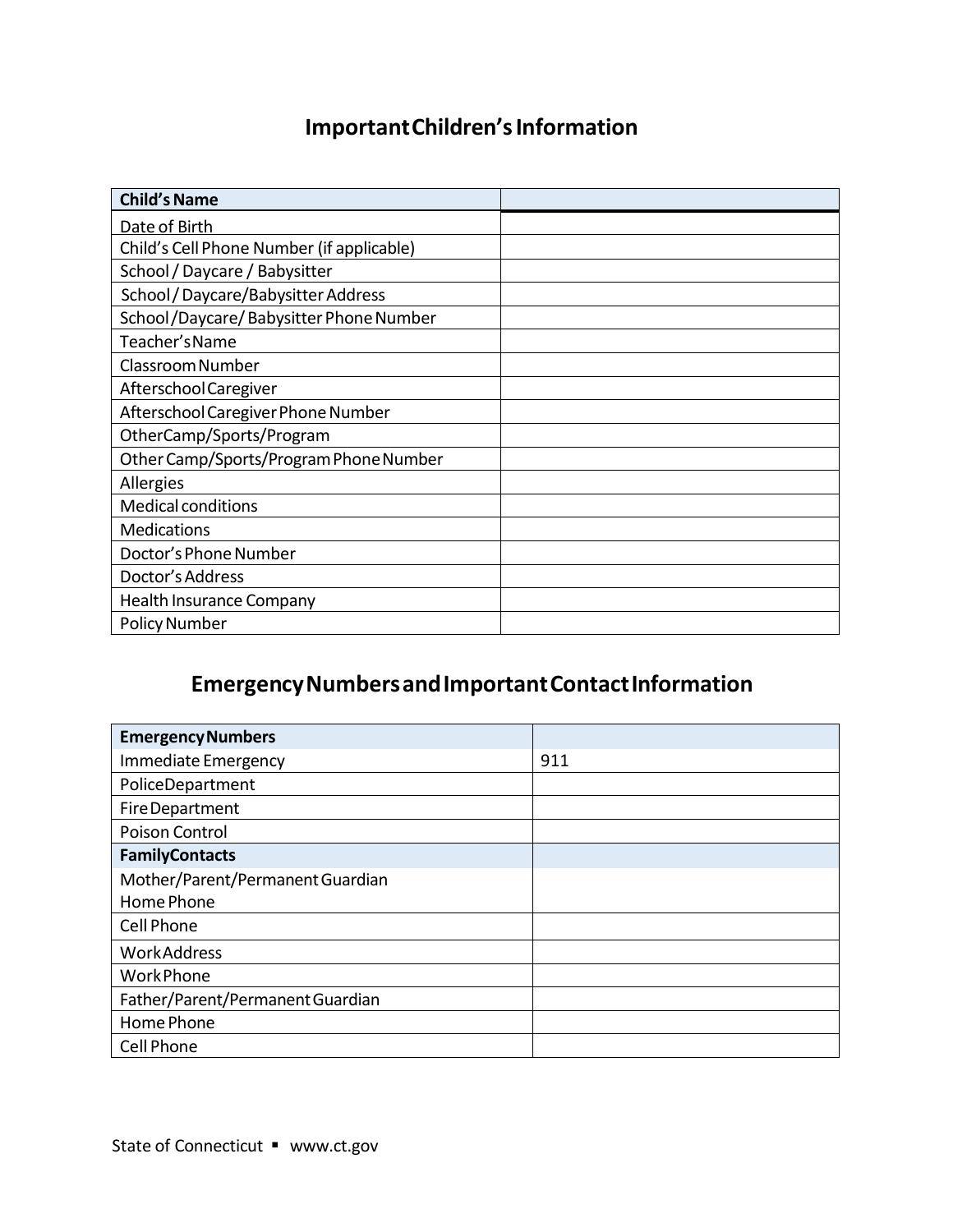### **Important Children's Information**

| <b>Family Contacts Continued</b>          |  |
|-------------------------------------------|--|
| <b>Work Address</b>                       |  |
| <b>WorkPhone</b>                          |  |
| Other Emergency Contact and Relationship  |  |
| Cell Phone                                |  |
| Other Emergency Contact and Relationship  |  |
| Cell Phone                                |  |
| Other Emergency Contacts and Relationship |  |
| Cell Phone                                |  |

| <b>Miscellaneous Contacts</b>          |  |
|----------------------------------------|--|
| Dentist                                |  |
| PhoneNumber                            |  |
| Dental Insurance Company               |  |
| Policy Number                          |  |
|                                        |  |
| Car Make/Model                         |  |
| License Plate Number                   |  |
| Car Insurance Company and Phone Number |  |
| Insurance Policy Number                |  |
|                                        |  |
| Consulate                              |  |
| Address and Phone Number               |  |
|                                        |  |
| Religious Community Contact            |  |
| <b>Address</b>                         |  |
| <b>Phone Number</b>                    |  |
|                                        |  |
| Attorney/Legal Services Provider       |  |
| Address                                |  |
| PhoneNumber                            |  |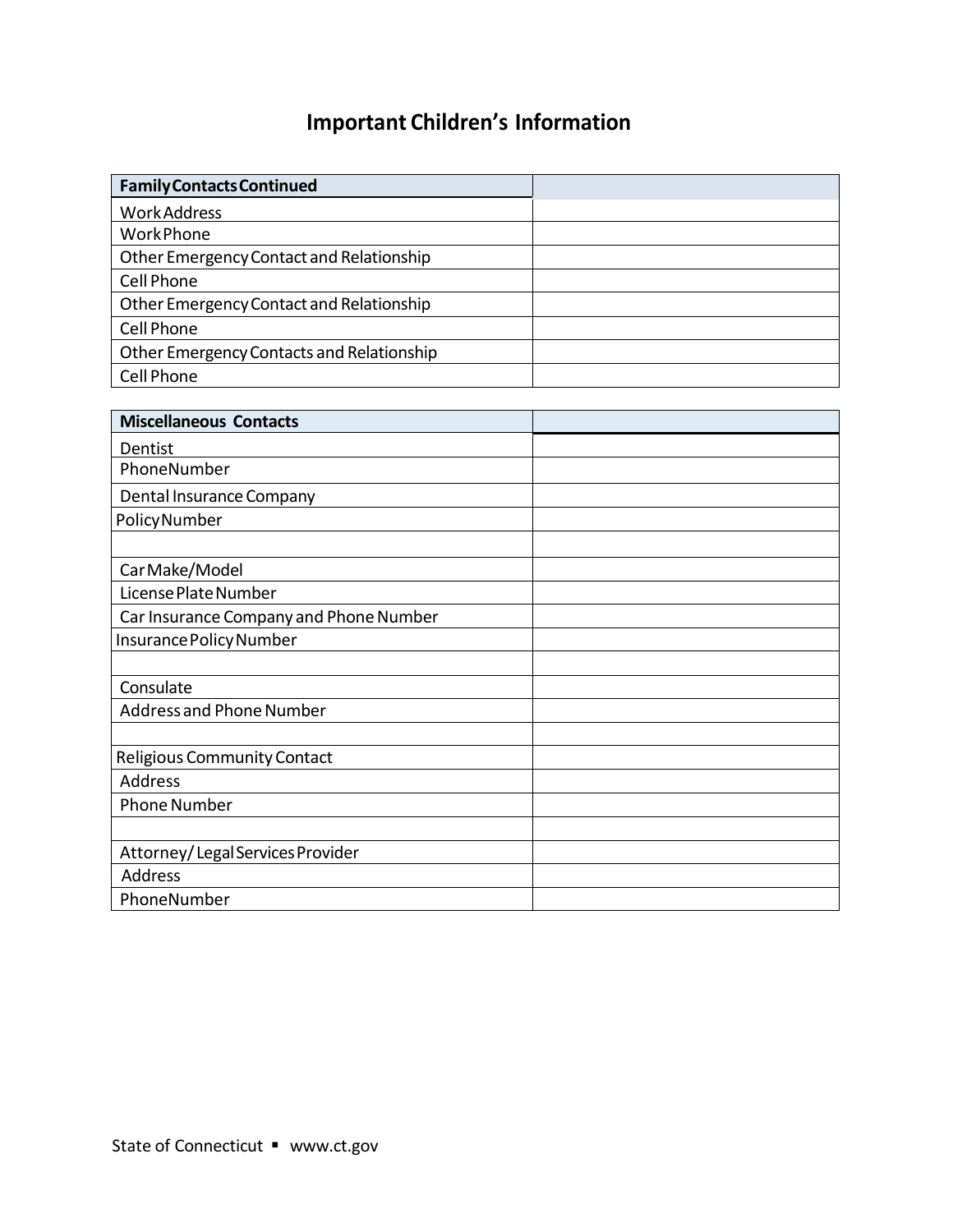## **Helpful Thingsto KnowAbout**

|  |  | (name of child) |
|--|--|-----------------|
|--|--|-----------------|

| <b>Favorite Foods</b>                 |  |
|---------------------------------------|--|
| Disliked Foods and any Food Allergies |  |
| <b>Bedtime and Bedtime Routines</b>   |  |
| Favorite Toys, Books, Games and       |  |
| Activities                            |  |
| <b>Screen Time Rules</b>              |  |
| Names of Close Friends                |  |
| Curfew                                |  |
| Driving Restrictions (Older Children) |  |
| <b>Other Important Rules</b>          |  |

### **WeeklySchedule**

| Day of the Week | <b>Activity</b> | <b>Place / Phone Number</b> |
|-----------------|-----------------|-----------------------------|
| Monday          |                 |                             |
| Tuesday         |                 |                             |
| Wednesday       |                 |                             |
| Thursday        |                 |                             |
| Friday          |                 |                             |
| Saturday        |                 |                             |
| Sunday          |                 |                             |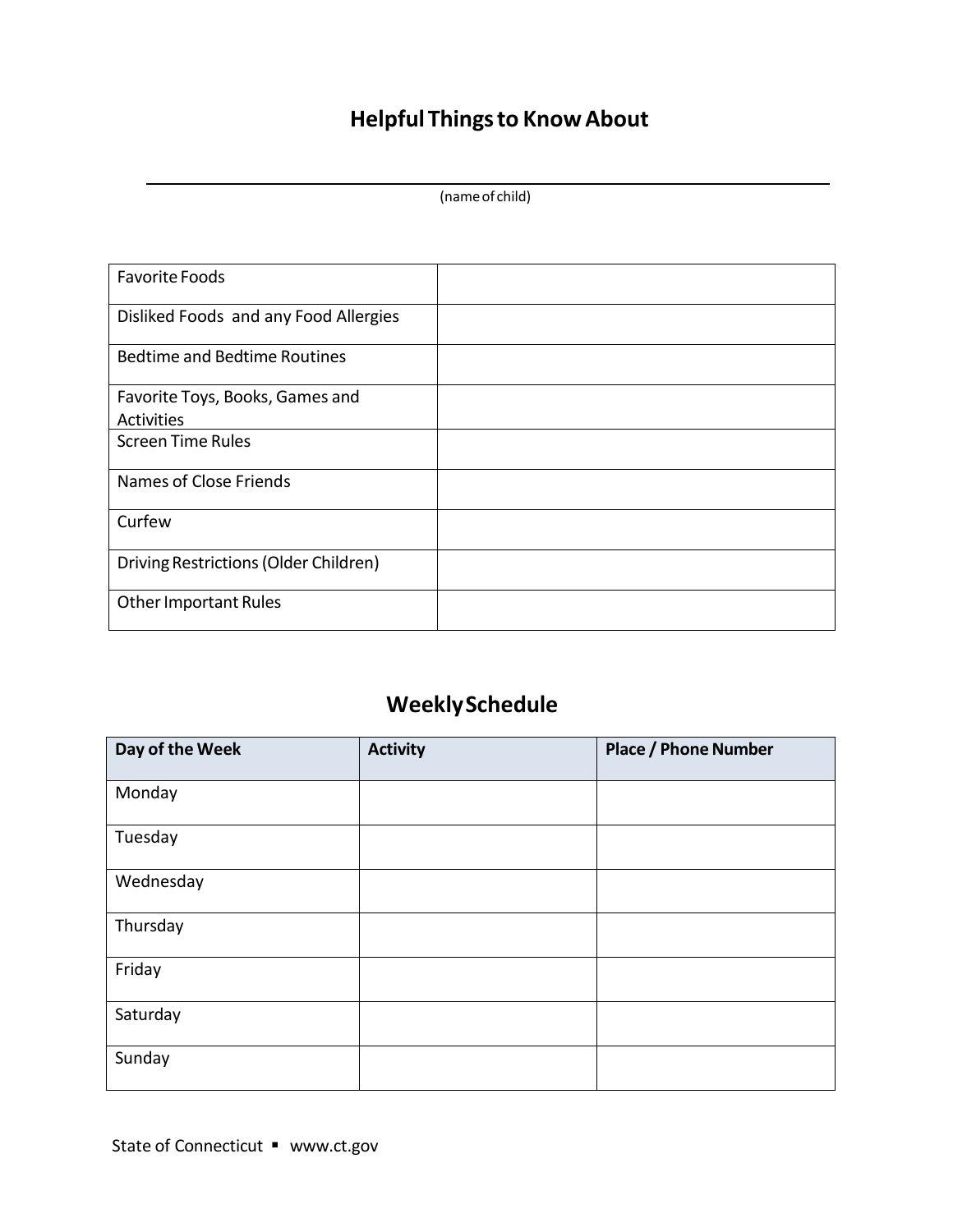#### **StandbyGuardianForm**

You do not need to go to court to name someone as a standby guardian for your child. You can name a standby guardian by filling out some simple forms, as long as the other parent of your child agrees to the standby guardianship, or has lost their parental rights by a court order, or has died.

There are other guardianship options in Connecticut if standby guardianship will not work for you. In that case, find an attorney to help you understand your options.

#### **What does a StandbyGuardian do?**

A standby guardian caresfor your child, gets medical care for your child, gives your child food, clothing and shelter, and makes sure your child goes to school. A standby guardian hasthe legal authority to make medical and educational decisionsfor your child. The guardianship lasts one year from the time it goes into effect, not the date you sign the forms. If the parent dies, the guardianship expires in 90 days.

#### **Benefits for your Child**

A standby guardian can apply to the Connecticut Department of Social Services (DSS) for benefits for your child. You can apply for benefits by calling DSS at 1-855-6- CONNECT. Here are some of the benefits that might apply:

#### **Medical Insurance**

The new guardian must make sure your child gets medical care. If your child is a U.S. citizen and gets Husky medical insurance through the State of Connecticut, the child's coverage will usually continue when the new guardianship starts.

#### **Cash Assistance (TFA)**

Your child may be able to get cash assistance even if the guardian is not eligible. The guardian can apply on behalf of your child.

#### **Food Stamps (SNAP)**

If the guardian qualifies for food stamps, then the guardian can apply to add your child to the food stamp household.

#### **Social Security**

If your child gets Social Security disability payments, those will continue. The guardian mustfill out papers with the Social Security Administration in orderto get the money for your child. Social Security is a federal benefit. You can contact the Social Security Administration at [www.ssa.gov](http://www.ssa.gov/) .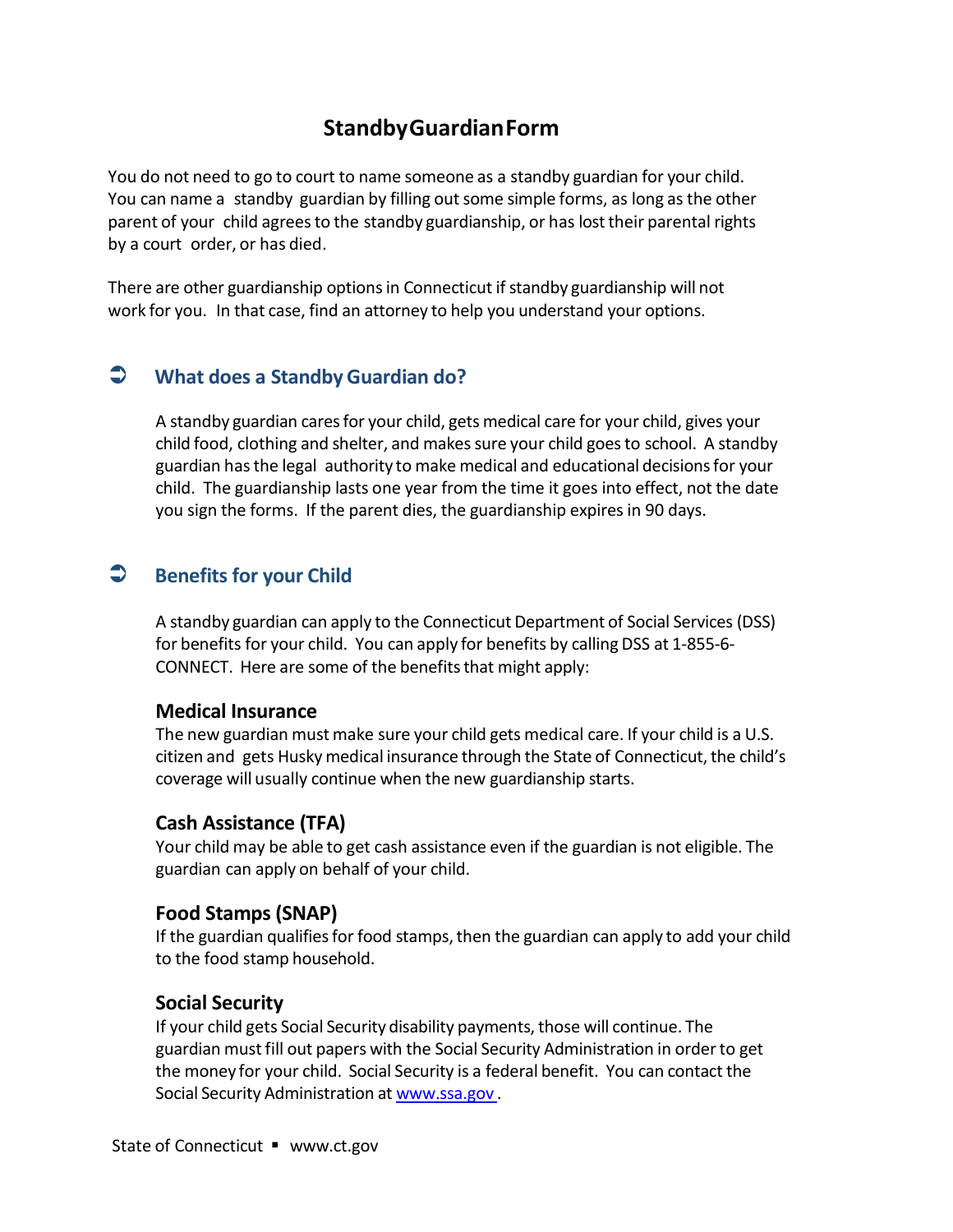### **StandbyGuardianFormInstructions**

To designate a standby guardian, you will have to fill out the forms on the next four pages. The forms need to be witnessed, but they do not have to be notarized. YOU DO NOT NEED TO GO TO COURT. There is no cost to fill out the forms.

#### **Definitions**

- Standby Guardian: The person who agreesto take care of your child if you cannot
- Principal: You
- Consenting Parent: Your child's other parent
- Witness: Someone who is not you, the other parent or the standby guardian.

#### **Step-by-Step Instructions**

- Fill outthe form, *Designation of Standby Guardian*
	- Sign the form in front of two witnesses.Note: The standby guardian cannot also be one of the witnesses.
	- Each of the witnessesshould sign under *Witnessesto Signature of Parent*
- $\checkmark$  Have the other parent sign under *Consenting Parent* in front of two witnesses. If your children have different parents, you will need a separate formfor each parent.
	- Each of the witnessesshould sign under *Witnessesto Signature of Consenting Parent*
- $\checkmark$  Ask the standby guardian to put the completed forms in a safe place. Keep a copy in your Important Documents File and give a copy to your child's school and health care provider.
- $\checkmark$  If you are detained or deported, the standby guardian should fill out the form called *Statement that Designation of Standby Guardian isin Effect*. This isthe form they will need to show as proof thatthey are your child's guardian**. Thisform does NOT need to be filed in court.**

A Standby Guardian Designation is good for one year or until you take back care of your child – whichever comes first.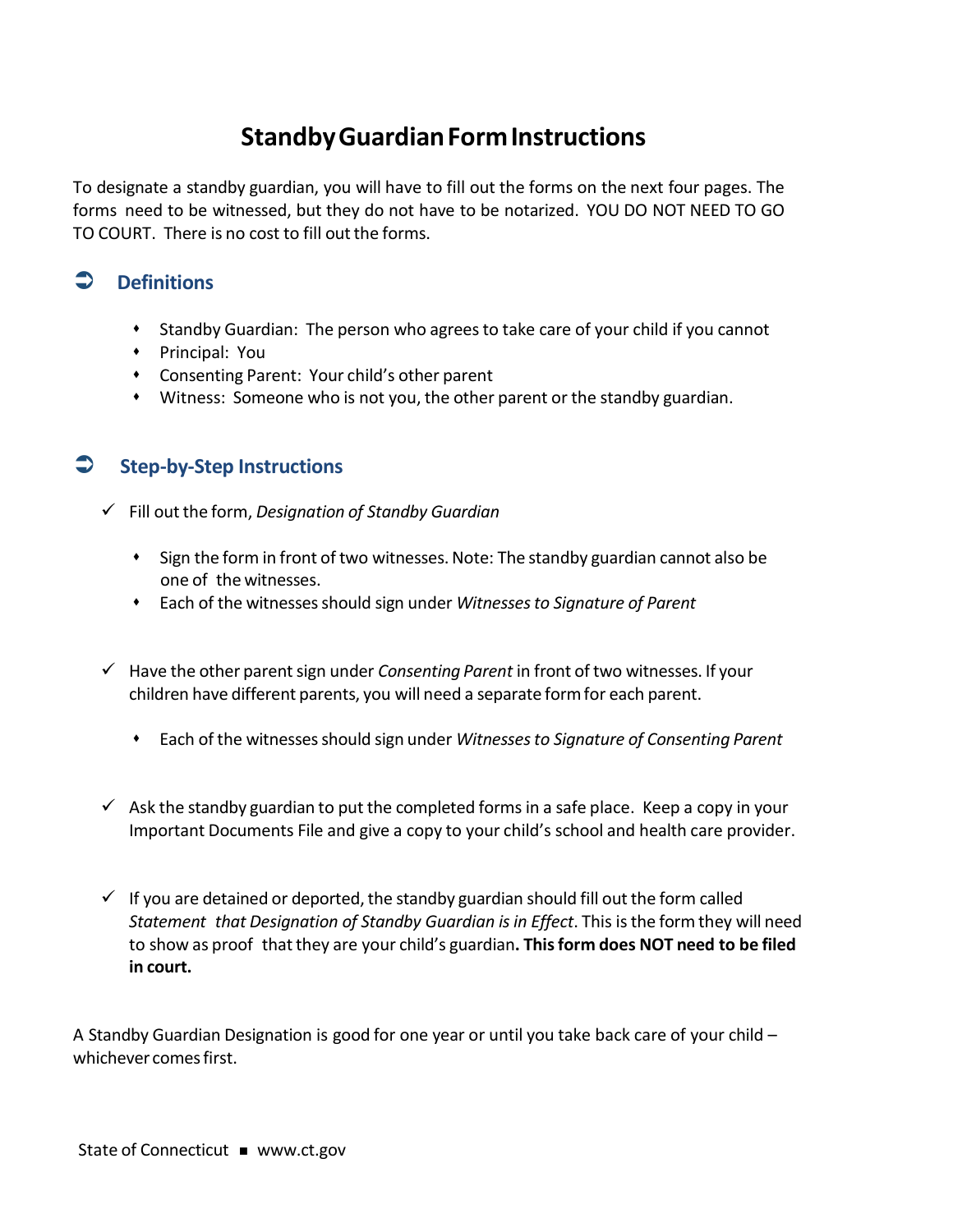#### **DESIGNATION OF STANDBY GUARDIAN STATE OF CONNECTICUT**

|            | (Parent)                                                          | (Address)                                                               |                                                                                                                                                                                                                                |
|------------|-------------------------------------------------------------------|-------------------------------------------------------------------------|--------------------------------------------------------------------------------------------------------------------------------------------------------------------------------------------------------------------------------|
|            |                                                                   |                                                                         | of discussed by Guardian of my minor children:                                                                                                                                                                                 |
|            | (Standby Guardian's name) (Street/City/State)                     |                                                                         |                                                                                                                                                                                                                                |
|            | (Child's Name)                                                    | $(date of birth:$ $\qquad \qquad$                                       |                                                                                                                                                                                                                                |
|            |                                                                   |                                                                         |                                                                                                                                                                                                                                |
|            | (Child's Name)                                                    |                                                                         |                                                                                                                                                                                                                                |
|            | __________________(date of birth:_____________)<br>(Child's Name) |                                                                         |                                                                                                                                                                                                                                |
|            |                                                                   |                                                                         | This guardianship will take effect when one of the following events happens (check all that apply):                                                                                                                            |
| $\bigcirc$ | or federal law enforcement authorities.                           |                                                                         | I am detained or deported by any United States immigration or customs authority, or by any state                                                                                                                               |
|            |                                                                   | I died, and the standby guardian has a copy of my death certificate.    |                                                                                                                                                                                                                                |
|            |                                                                   |                                                                         | Other event (specify): example and a series of the series of the series of the series of the series of the series of the series of the series of the series of the series of the series of the series of the series of the ser |
|            | The other parent of my child or children named above is:          |                                                                         |                                                                                                                                                                                                                                |
|            | (Name of other parent)                                            |                                                                         |                                                                                                                                                                                                                                |
|            | Check one:                                                        |                                                                         |                                                                                                                                                                                                                                |
|            |                                                                   | The other parent consents to this appointment is attached.              |                                                                                                                                                                                                                                |
|            |                                                                   |                                                                         |                                                                                                                                                                                                                                |
|            |                                                                   | I have thought about this designation carefully while my mind is sound. |                                                                                                                                                                                                                                |
| Signed by: |                                                                   |                                                                         |                                                                                                                                                                                                                                |
|            |                                                                   |                                                                         |                                                                                                                                                                                                                                |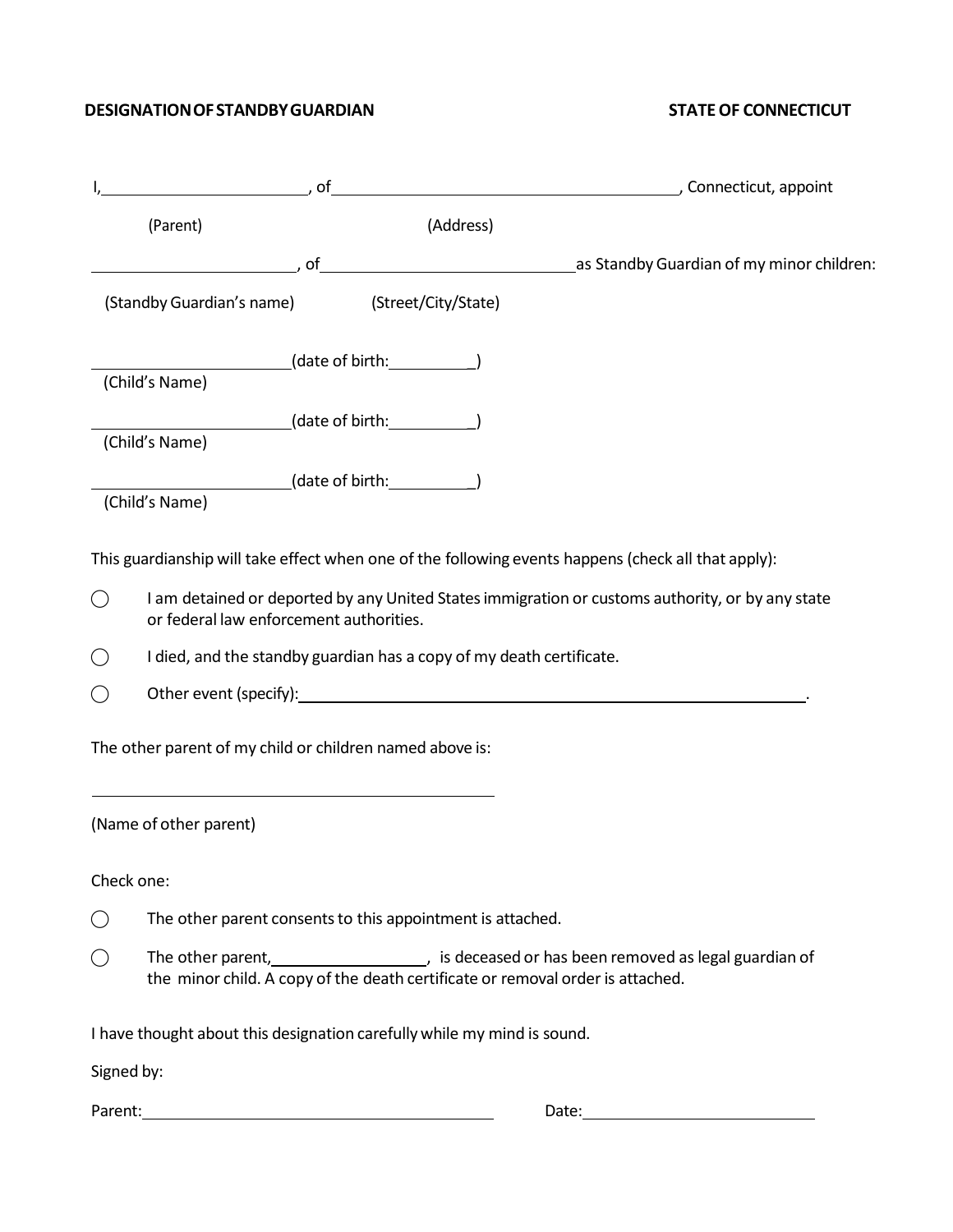#### **WITNESSESTOSIGNATUREOF PARENT**

I certify that the person who signed the form above as Principal signed this document in my presence. I also certify that I am over the age of eighteen years and I am not the person designated above as the Standby Guardian.

(Signature of Witness #1) (Date Signed)

(Address of Witness #1)

(Signature of Witness #2) (Date Signed)

(Address of Witness #2)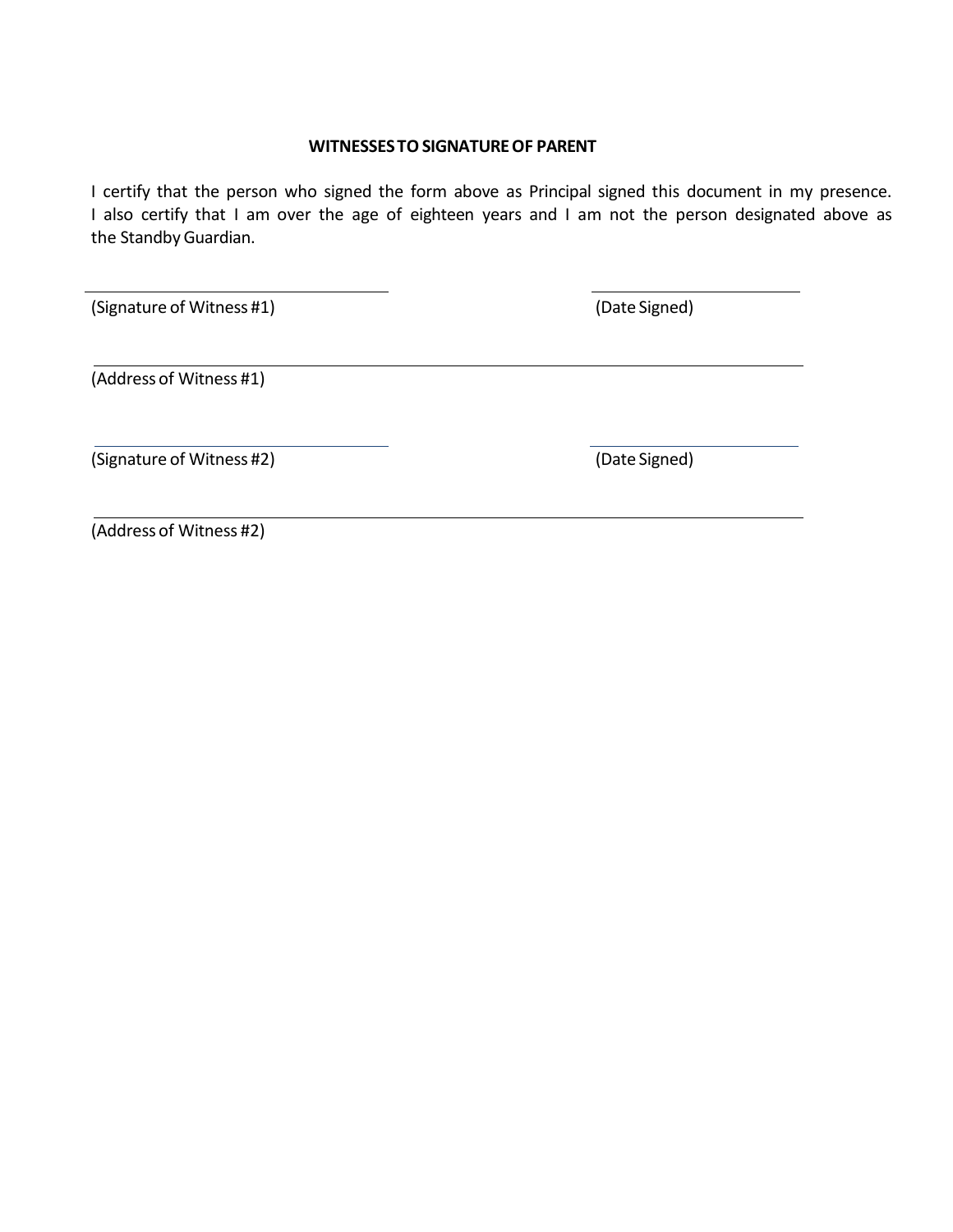#### **CONSENTINGPARENT**

I, the other parent of each of the above-named minors, consent to the appointment of the persons designated in this document as the standby guardian of my minor children.

Signature of other parent

Date:

Address of other parent

#### **WITNESSESTO SIGNATUREOF CONSENTINGPARENT**

I certify that the person who signed the form above as other parent signed this document in my presence. I also certify that I am over the age of eighteen years and I am not the person designated above as the Standby Guardian.

(Signature of Witness #1) (Signature of Witness #1)

(Address of Witness #1)

(Signature of Witness #2) (Date Signed)

(Address of Witness #2)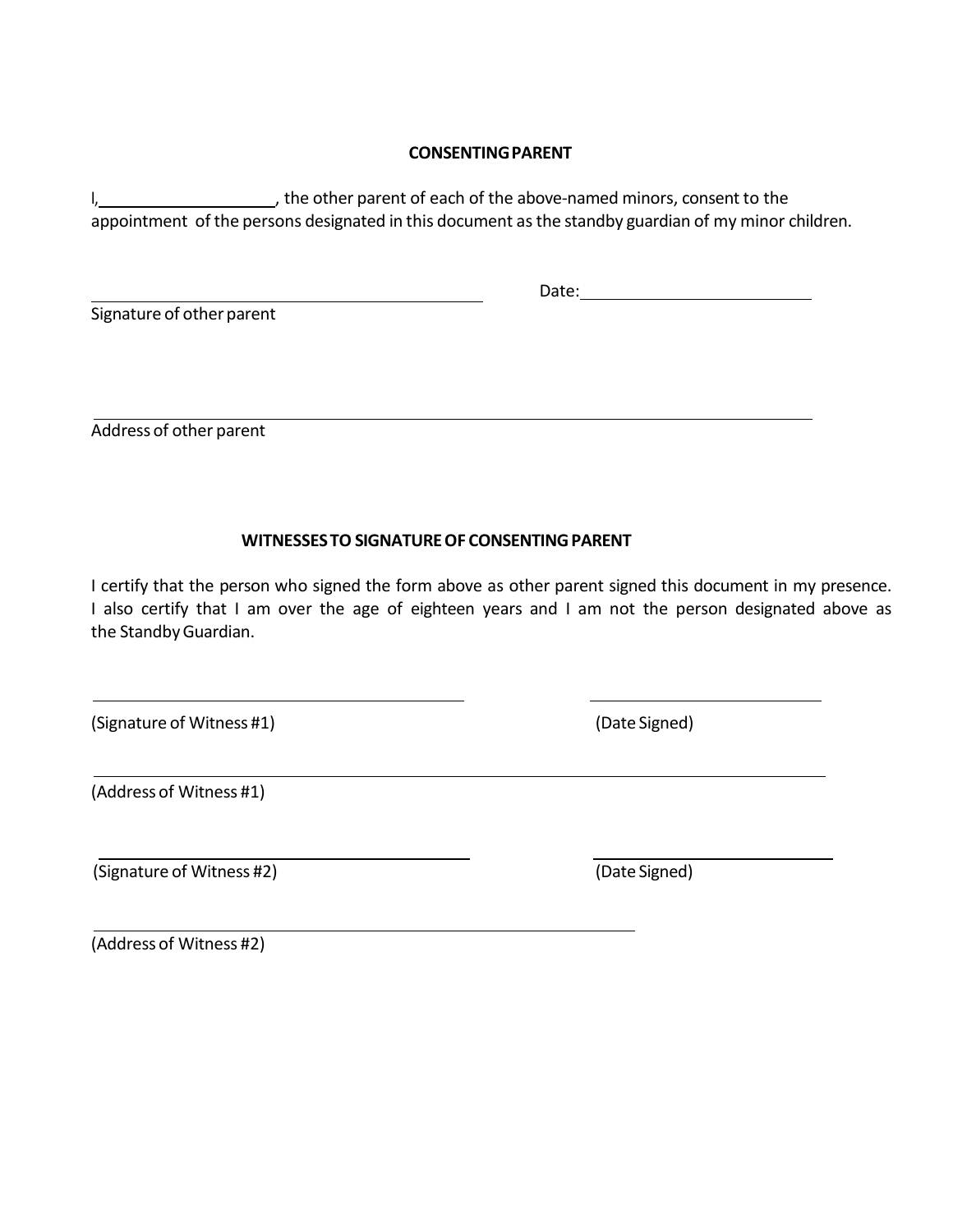#### **STATEMENT THATDESIGNATIONOFA STANDBYGUARDIAN IS INEFFECT**

|                                                                                                                                                                                                                                                                                                             | <b>Example 20</b> Iiving at the same of the same of the same of the same of the same of the same of the same of the same of the same of the same of the same of the same of the same of the same of the same of the same of the sam | state,          |
|-------------------------------------------------------------------------------------------------------------------------------------------------------------------------------------------------------------------------------------------------------------------------------------------------------------|-------------------------------------------------------------------------------------------------------------------------------------------------------------------------------------------------------------------------------------|-----------------|
| (name)                                                                                                                                                                                                                                                                                                      | (address)                                                                                                                                                                                                                           |                 |
| under penalty of false statement that:                                                                                                                                                                                                                                                                      |                                                                                                                                                                                                                                     |                 |
|                                                                                                                                                                                                                                                                                                             |                                                                                                                                                                                                                                     |                 |
| (parent)                                                                                                                                                                                                                                                                                                    | (address)                                                                                                                                                                                                                           |                 |
|                                                                                                                                                                                                                                                                                                             | designated me as Standby Guardian of her minor children ________________________                                                                                                                                                    |                 |
|                                                                                                                                                                                                                                                                                                             |                                                                                                                                                                                                                                     | (name of child) |
| in a document dated______________.                                                                                                                                                                                                                                                                          |                                                                                                                                                                                                                                     |                 |
| One of the events listed in that document has occurred and is checked below:<br>The parent has been detained or deported by a United States immigration or customs authority, or<br>( )<br>any state or federal law enforcement authority.<br>The parent died. A copy of the death certificate is attached. |                                                                                                                                                                                                                                     |                 |
| Other: with the contract of the contract of the contract of the contract of the contract of the contract of the contract of the contract of the contract of the contract of the contract of the contract of the contract of th                                                                              |                                                                                                                                                                                                                                     |                 |
| I understand there are penalties for making a false statement.                                                                                                                                                                                                                                              |                                                                                                                                                                                                                                     |                 |
| (Signature of Standby Guardian)                                                                                                                                                                                                                                                                             |                                                                                                                                                                                                                                     |                 |

Signed in the presence of:

(Signature of Witness #1)

(Signature of Witness #2)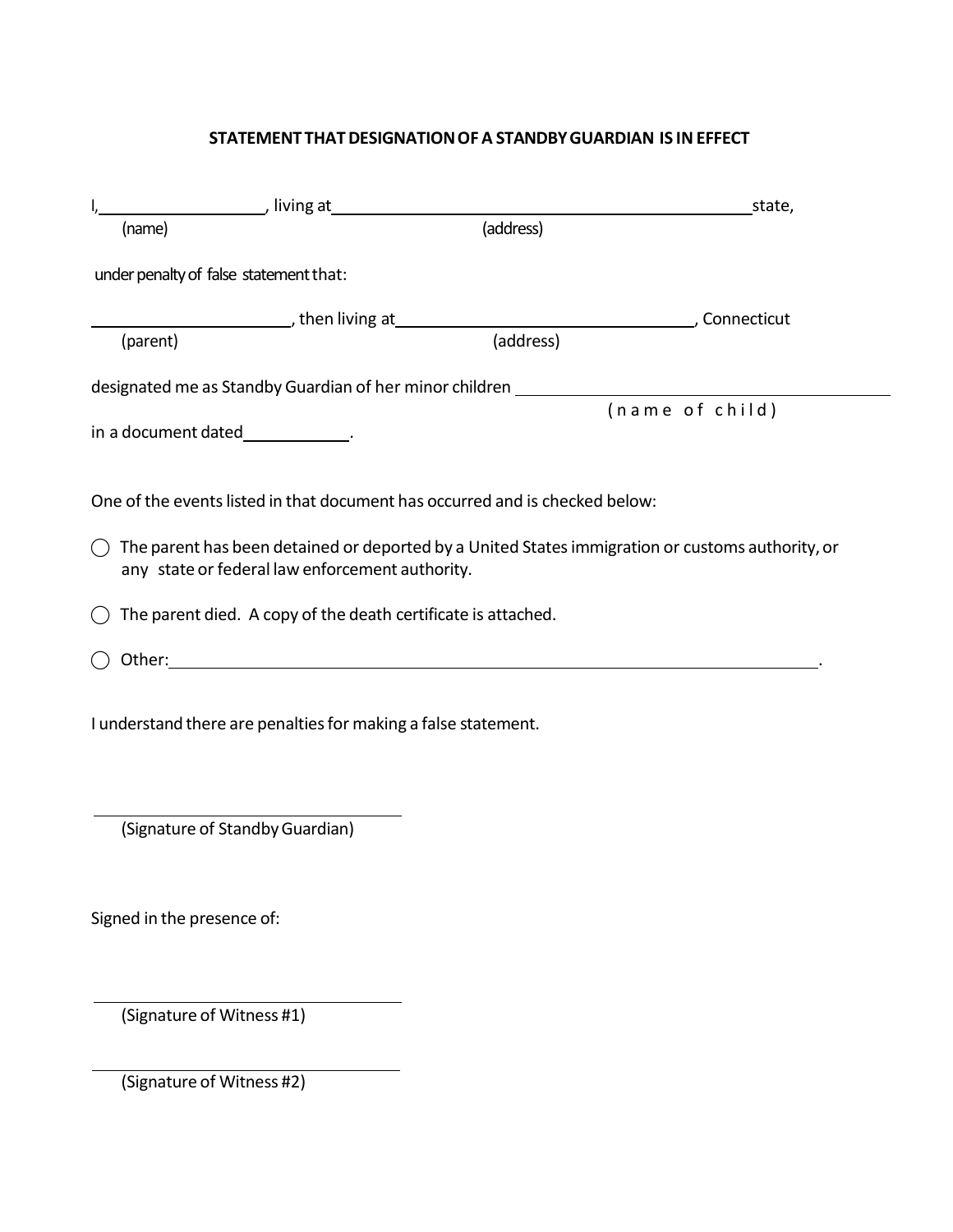### **Finding andHiring a LicensedAttorney**

To help you with complicated issues, you should talk to an attorney. You may qualify forfree legal services from a Connecticut legal services organization, or a private attorney may be able to help you. Make sure the attorney you hire is LICENSED and HAS IMMIGRATION LAW EXPERIENCE.

All Connecticut attorneys are required to be licensed by the state. You can find out if an attorney is licensed by searching their name on the [Connecticut](http://www.jud.ct.gov/attorneyfirminquiry/AttorneyFirmInquiry.aspx) Judicial website: <http://www.jud.ct.gov/attorneyfirminquiry/AttorneyFirmInquiry.aspx>

#### **Hiring an Attorney: What to Ask**

- What is your experiencewith caseslike mine?
- How much are you going to charge me?
- What are the specific things you can do to help me?

#### **Warning! Protect Yourself From Fraud**

Only a licensed attorney or Executive Office for Immigration Review and Board of Immigration Appeals accredited [representative](https://www.justice.gov/eoir/page/file/942306/download#CONNECTICUT) is authorized and qualified to assist you with an immigration status case. EOIR / BIA accredited representatives in Connecticut can be found here: <https://www.justice.gov/eoir/page/file/942306/download#CONNECTICUT>

Do NOT hire anyone who:

- Refusesto give you a written contract
- Charges you for blank immigration forms
- **Promises you a good result because of their special contacts at Immigration (USCIS)**
- Pretendsto be a licensed attorney
- Asks you to lie on a formor sign a blank document
- Charges you to get on a "waiting list" or get "in line." There is no list. There is no line.

If you suspect fraud, report it to your consulate or the police. Then contact the Federal Trade Commission to file a complaint in English or Spanish at 877-FTC-HELP (877-382-4357).

#### **Legal Services for Low Income Families**

Connecticut legal services programs provide free legal assistance in civil matters to low income families. Depending on where you live, there is a legal services program for you to call.

- Hartford County: Greater Hartford Legal Aid: 860-541-5000
- \* New Haven County: New Haven Legal Assistance: 203-946-4811
- \* All other areas of Connecticut: Connecticut Legal Services Immigration Hotline: 800-798-0671

#### **Private Attorneys**

If you do not qualify for legal aid, you can find a private attorney to help you. Many attorneys who are experienced in immigration law are members of the American Immigration Lawyers Association. You can use their website to look for a Connecticutimmigration lawyer: [http://www.ailalawyer.org](http://www.ailalawyer.org/)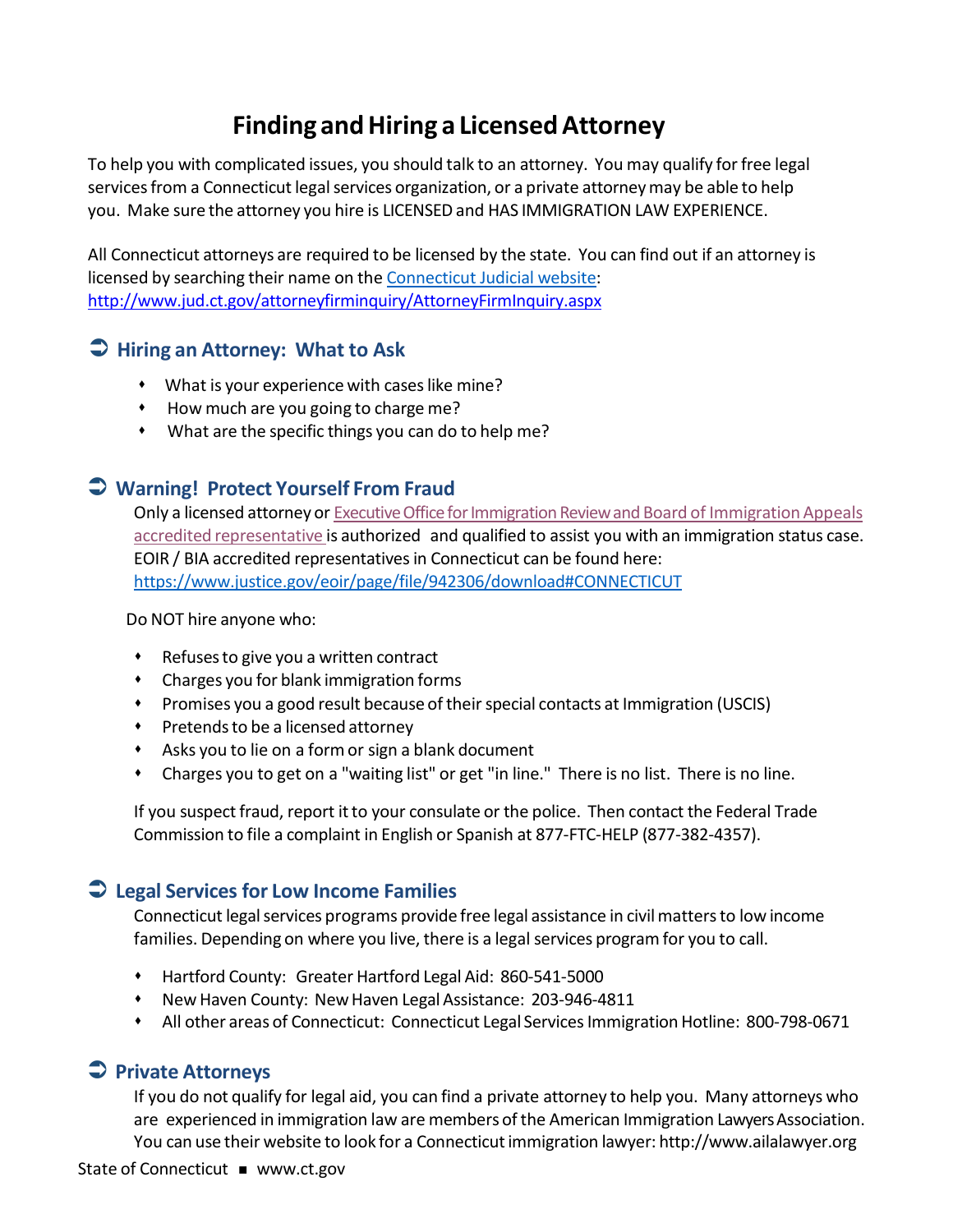### **Know Your Rights**

Everyone –both documented and undocumented persons –has rights in this country. Talk to everyone in your household, including your children, about what to do if ICE officials come to your house, approach you, or arrest you.

#### **ICE at Your Door**

- $\triangleright$  You do not have to open the door for ICE or any police officer without a warrant signed by a judge (a "judicial warrant")
- $\triangleright$  A judicial warrant must have your specific and correct name and address on the warrant
- $\triangleright$  Ask for the warrant to be slid under the door or shown to you through a window so you can look for your name, address and a judge's signature

#### **If ICE Approaches or Arrests You**

- $\triangleright$  You have the right to remain silent: You do not have to talk to ICE or answer their questions
- $\triangleright$  Make a call to an attorney or your consulate
- $\triangleright$  Do not sign any documents before speaking to an attorney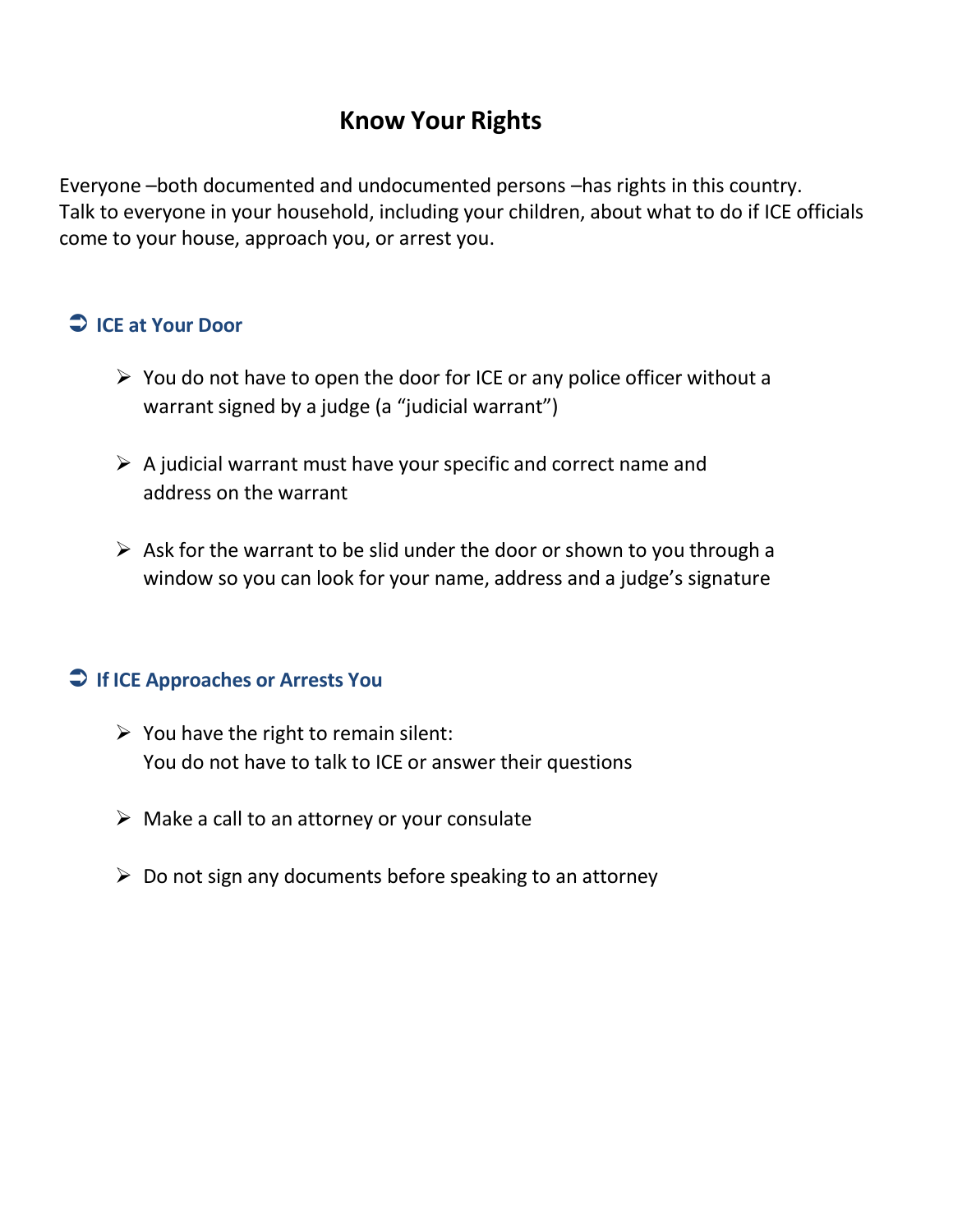## **HelpfulResources**

| $\supset$ If your child is in DCF custody:                                                                      |                                            |
|-----------------------------------------------------------------------------------------------------------------|--------------------------------------------|
| Department of Children & Families Careline:                                                                     | 1-800-842-2288                             |
| $\supset \overline{\phantom{a}}$ To apply for benefits:                                                         |                                            |
| <b>Department of Social Services:</b>                                                                           | 1-855-626-6632<br>1-855-6-CONNECT          |
| $\supset$ Guardianship information and forms:                                                                   |                                            |
| <b>Connecticut Probate Courts:</b>                                                                              | www.ctprobate.gov                          |
| $\supset$ Information about social services:                                                                    |                                            |
| <b>United Way CT Local Services:</b>                                                                            | $2 - 1 - 1$<br>1-800-203-1234 (outside CT) |
| $\supseteq$ Legal assistance:                                                                                   |                                            |
| <b>Connecticut Legal Services Immigration Hotline:</b>                                                          | 800-798-0671                               |
| <b>Greater Hartford Legal Aid:</b>                                                                              | 860-541-5000                               |
| New Haven Legal Assistance:                                                                                     | 203-946-4811                               |
| American Immigration Lawyers Association:                                                                       | www.ailalawyer.org                         |
| Yale Law School Worker &<br>Immigrant Rights Advocacy Clinic:<br>UConn Law School Asylum & Human Rights Clinic: | 203-432-4800<br>860-570-5205               |

State of Connecticut **=** [www.ct.gov](http://www.ct.gov/)